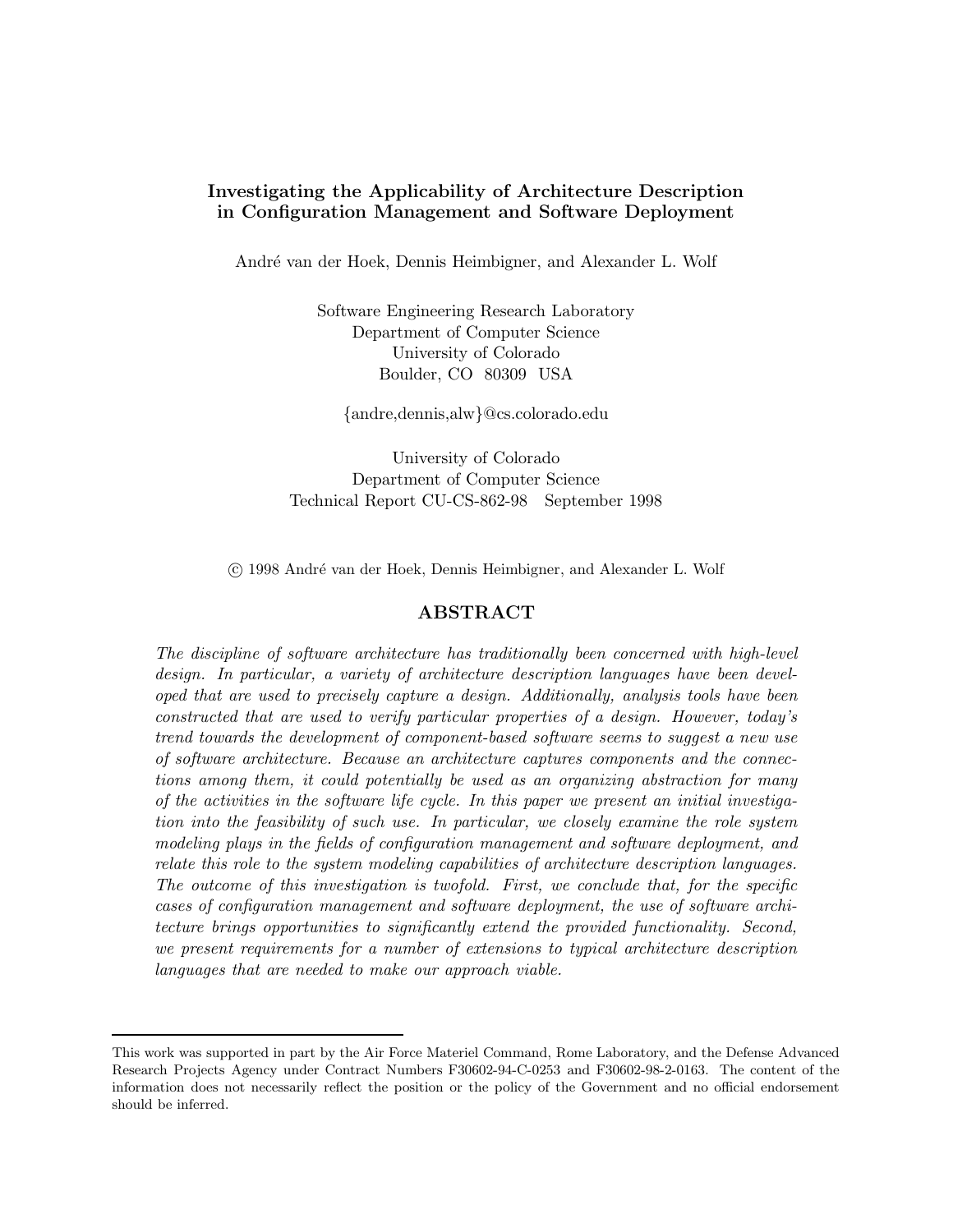| <b>Report Documentation Page</b>                                                                                                                                                                                                                                                                                                                                                                                                                                                                                                                                                                                                                                                                                                                                                                                                                                   |                             |                              |                 |                            | Form Approved<br>OMB No. 0704-0188                 |  |
|--------------------------------------------------------------------------------------------------------------------------------------------------------------------------------------------------------------------------------------------------------------------------------------------------------------------------------------------------------------------------------------------------------------------------------------------------------------------------------------------------------------------------------------------------------------------------------------------------------------------------------------------------------------------------------------------------------------------------------------------------------------------------------------------------------------------------------------------------------------------|-----------------------------|------------------------------|-----------------|----------------------------|----------------------------------------------------|--|
| Public reporting burden for the collection of information is estimated to average 1 hour per response, including the time for reviewing instructions, searching existing data sources, gathering and<br>maintaining the data needed, and completing and reviewing the collection of information. Send comments regarding this burden estimate or any other aspect of this collection of information,<br>including suggestions for reducing this burden, to Washington Headquarters Services, Directorate for Information Operations and Reports, 1215 Jefferson Davis Highway, Suite 1204, Arlington<br>VA 22202-4302. Respondents should be aware that notwithstanding any other provision of law, no person shall be subject to a penalty for failing to comply with a collection of information if it<br>does not display a currently valid OMB control number. |                             |                              |                 |                            |                                                    |  |
| 1. REPORT DATE<br><b>SEP 1998</b>                                                                                                                                                                                                                                                                                                                                                                                                                                                                                                                                                                                                                                                                                                                                                                                                                                  |                             | 2. REPORT TYPE               |                 | <b>3. DATES COVERED</b>    | 00-00-1998 to 00-00-1998                           |  |
| 4. TITLE AND SUBTITLE                                                                                                                                                                                                                                                                                                                                                                                                                                                                                                                                                                                                                                                                                                                                                                                                                                              |                             |                              |                 | <b>5a. CONTRACT NUMBER</b> |                                                    |  |
| <b>Investigating the Applicability of Architecture Descriptin in</b>                                                                                                                                                                                                                                                                                                                                                                                                                                                                                                                                                                                                                                                                                                                                                                                               |                             |                              |                 |                            | <b>5b. GRANT NUMBER</b>                            |  |
| <b>Configuration Management and Software Deployment</b>                                                                                                                                                                                                                                                                                                                                                                                                                                                                                                                                                                                                                                                                                                                                                                                                            |                             |                              |                 |                            | 5c. PROGRAM ELEMENT NUMBER                         |  |
| 6. AUTHOR(S)                                                                                                                                                                                                                                                                                                                                                                                                                                                                                                                                                                                                                                                                                                                                                                                                                                                       |                             |                              |                 | <b>5d. PROJECT NUMBER</b>  |                                                    |  |
|                                                                                                                                                                                                                                                                                                                                                                                                                                                                                                                                                                                                                                                                                                                                                                                                                                                                    |                             |                              |                 |                            | <b>5e. TASK NUMBER</b>                             |  |
|                                                                                                                                                                                                                                                                                                                                                                                                                                                                                                                                                                                                                                                                                                                                                                                                                                                                    |                             |                              |                 |                            | 5f. WORK UNIT NUMBER                               |  |
| 7. PERFORMING ORGANIZATION NAME(S) AND ADDRESS(ES)<br><b>Department of Computer Science, University of</b><br>Colorado, Boulder, CO, 80309                                                                                                                                                                                                                                                                                                                                                                                                                                                                                                                                                                                                                                                                                                                         |                             |                              |                 |                            | 8. PERFORMING ORGANIZATION<br><b>REPORT NUMBER</b> |  |
| 9. SPONSORING/MONITORING AGENCY NAME(S) AND ADDRESS(ES)                                                                                                                                                                                                                                                                                                                                                                                                                                                                                                                                                                                                                                                                                                                                                                                                            |                             |                              |                 |                            | 10. SPONSOR/MONITOR'S ACRONYM(S)                   |  |
|                                                                                                                                                                                                                                                                                                                                                                                                                                                                                                                                                                                                                                                                                                                                                                                                                                                                    |                             |                              |                 |                            | 11. SPONSOR/MONITOR'S REPORT<br>NUMBER(S)          |  |
| 12. DISTRIBUTION/AVAILABILITY STATEMENT<br>Approved for public release; distribution unlimited                                                                                                                                                                                                                                                                                                                                                                                                                                                                                                                                                                                                                                                                                                                                                                     |                             |                              |                 |                            |                                                    |  |
| <b>13. SUPPLEMENTARY NOTES</b>                                                                                                                                                                                                                                                                                                                                                                                                                                                                                                                                                                                                                                                                                                                                                                                                                                     |                             |                              |                 |                            |                                                    |  |
| 14. ABSTRACT<br>see report                                                                                                                                                                                                                                                                                                                                                                                                                                                                                                                                                                                                                                                                                                                                                                                                                                         |                             |                              |                 |                            |                                                    |  |
| <b>15. SUBJECT TERMS</b>                                                                                                                                                                                                                                                                                                                                                                                                                                                                                                                                                                                                                                                                                                                                                                                                                                           |                             |                              |                 |                            |                                                    |  |
| 16. SECURITY CLASSIFICATION OF:                                                                                                                                                                                                                                                                                                                                                                                                                                                                                                                                                                                                                                                                                                                                                                                                                                    | 17. LIMITATION OF           | 18. NUMBER                   | 19a. NAME OF    |                            |                                                    |  |
| a. REPORT<br>unclassified                                                                                                                                                                                                                                                                                                                                                                                                                                                                                                                                                                                                                                                                                                                                                                                                                                          | b. ABSTRACT<br>unclassified | c. THIS PAGE<br>unclassified | <b>ABSTRACT</b> | OF PAGES<br>18             | <b>RESPONSIBLE PERSON</b>                          |  |

**Standard Form 298 (Rev. 8-98)**<br>Prescribed by ANSI Std Z39-18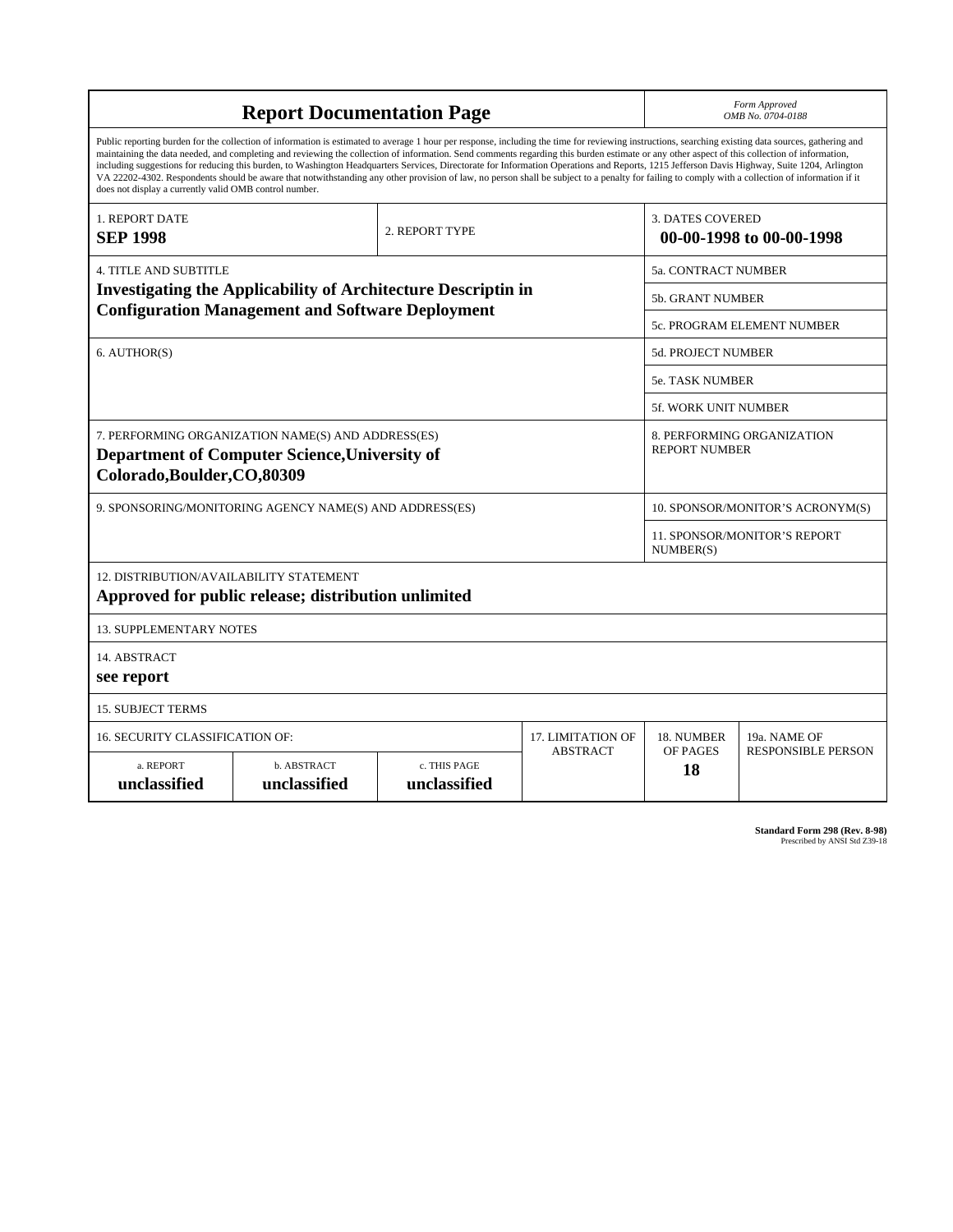### 1 INTRODUCTION

Perhaps the most ubiquitous trend in today's software market is the move to component-based software development. Middleware technologies, new journals solely dedicated to the topic, an increased attention by researchers, and a growing market for standard software components are just a few of the examples that illustrate this trend.

Software architecture is an emerging discipline that is concerned with component-based software development. In particular, the discipline has developed a number of architecture description languages (ADLs) in which the high-level design of a system can be precisely captured as a set of components and interconnections. A large variety of languages have been created, and each language has its particular strengths and weaknesses. Besides being able to model the components and interconnections of a system, some languages allow, for example, the modeling of the interaction behavior among components [1, 6]. Others permit the modeling of constraints [17].

Additional research in the discipline of software architecture has been concerned with the verification of particular properties of an architecture once it has been created. Methods exist that, for example, can verify whether an architecture is free of deadlock [1] or whether an architecture eventually reaches a certain desired state [4]. Other ADLs lend themselves to the detection of inconsistencies among components that have been put together in an architecture. Architectural mismatches, such as competing threads of control, have been uncovered this way [6].

As we can see from this brief discussion, the focus of the discipline of software architecture has mainly been on the issues that arise during the design of component-based software systems. But, because an architecture precisely captures a design and, in addition, supports analyses of the design, it seems to offer a unique opportunity to serve as the basis for constructing tools and environments that support a component-based software development process. In particular, we envision a software development process such as the one that is illustrated in Figure 1. Shown are five typical phases in the software life cycle, as well as the artifacts that are normally created in each phase. However, as opposed to each phase operating in a different abstraction, we believe that a component-based process requires the use of a single abstraction across the life cycle. Moreover, it is our belief that, as shown in the figure, software architecture is a potential candidate to be this abstraction.<sup>1</sup>

Before committing to this approach and creating architecture-based software development tools and environments—a rather large undertaking—, it is necessary to first investigate the feasibility of the approach. In this paper we present this investigation. In particular, we examine the candidacy of software architecture by comparing the modeling capabilities that it provides to the required modeling capabilities of two activities in the software life cycle, namely configuration management and software deployment. Based on this comparison, we answer the following two questions:

- Can software architecture be used as an organizing abstraction for activities in the software life cycle and, if so, what are some of the benefits that arise?
- Is software architecture by itself sufficient to support activities in the software life cycle, or do its modeling capabilities need to be enhanced?

Although the answers to these questions are only valid for the specific activities of configuration management and software deployment, we believe that they generalize to other activities in the software life cycle as well. Certainly, more research is required to confirm this belief. However,

<sup>&</sup>lt;sup>1</sup>Notice that in the analysis phase the architecture of a system is not necessarily available yet, hence the lighter shading.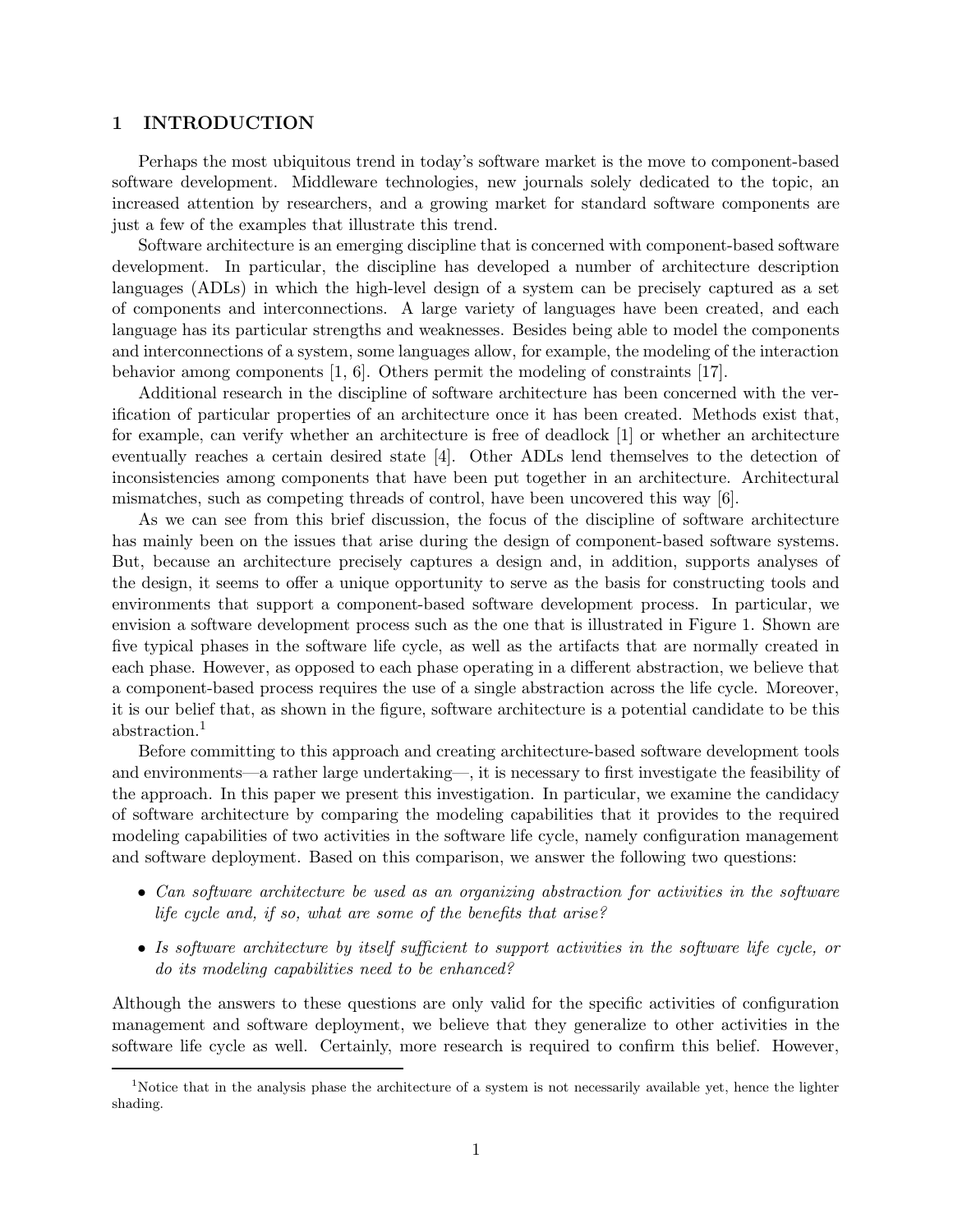

Figure 1: Software Architecture as an Organizing Abstraction.

the results presented in this paper should give us an indication as to whether a component-based software development process that is centered around the notion of software architecture is at all possible, as well as what kind of effort will be required to adapt current architecture description languages for this purpose.

The remainder of this paper is organized as follows. We first discuss, in Section 2, an example system that is used throughout the remainder of this paper as the canonical system to be modeled. In Section 3 we introduce the dimensions along which we carry out the comparison. Sections 4, 5, and 6 discuss, in terms of the example system and comparison dimensions, the modeling capabilities of the disciplines of software architecture, configuration management, and software deployment. In Section 7 we draw our conclusions from the comparison and present the answers to the above questions. We end in Section 8 with an outlook at the future work that remains to be done.

## 2 EXAMPLE

Figure 2 presents a simplified version of an existing system that is currently in use to carry out research in the field of numerical analysis [3]. The purpose of the system is to globally optimize a mathematical function, i.e., to find the point in the domain of the function that yields the absolute lowest function value. The system consists of about 15,000 lines of Fortran and C code, and is modularized into a set of components. In the figure, each solid box represents such a component and each solid line indicates the existence of interaction between two components. For example, each Optimizer component interacts with a single ComplexFunction component. The dashed lines indicate a different kind of relationship among components, instantiation. As illustrated by the dashed boxes, the Scheduler component instantiates new Optimizer and ComplexFunction components in pairs.

In the system, the GlobalOptimization component manages the computation that takes place. It uses the Scheduler to create new Optimizer and ComplexFunction components, and allocates a particular interval of the domain to each Optimizer component. The Optimizer component carries out an optimization algorithm on the interval it has been allocated, and uses its ComplexFunction component to evaluate the function at the particular points that the algorithm requires. The net effect is that the function is optimized by optimizing multiple intervals in parallel.

Throughout its lifetime, the system has been highly variable. Initially, the ComplexFunction component consisted of about 3,000 lines of Fortran code that were created at the local site, but it has since been replaced with a separate system, CHARMM, that was created at an external site.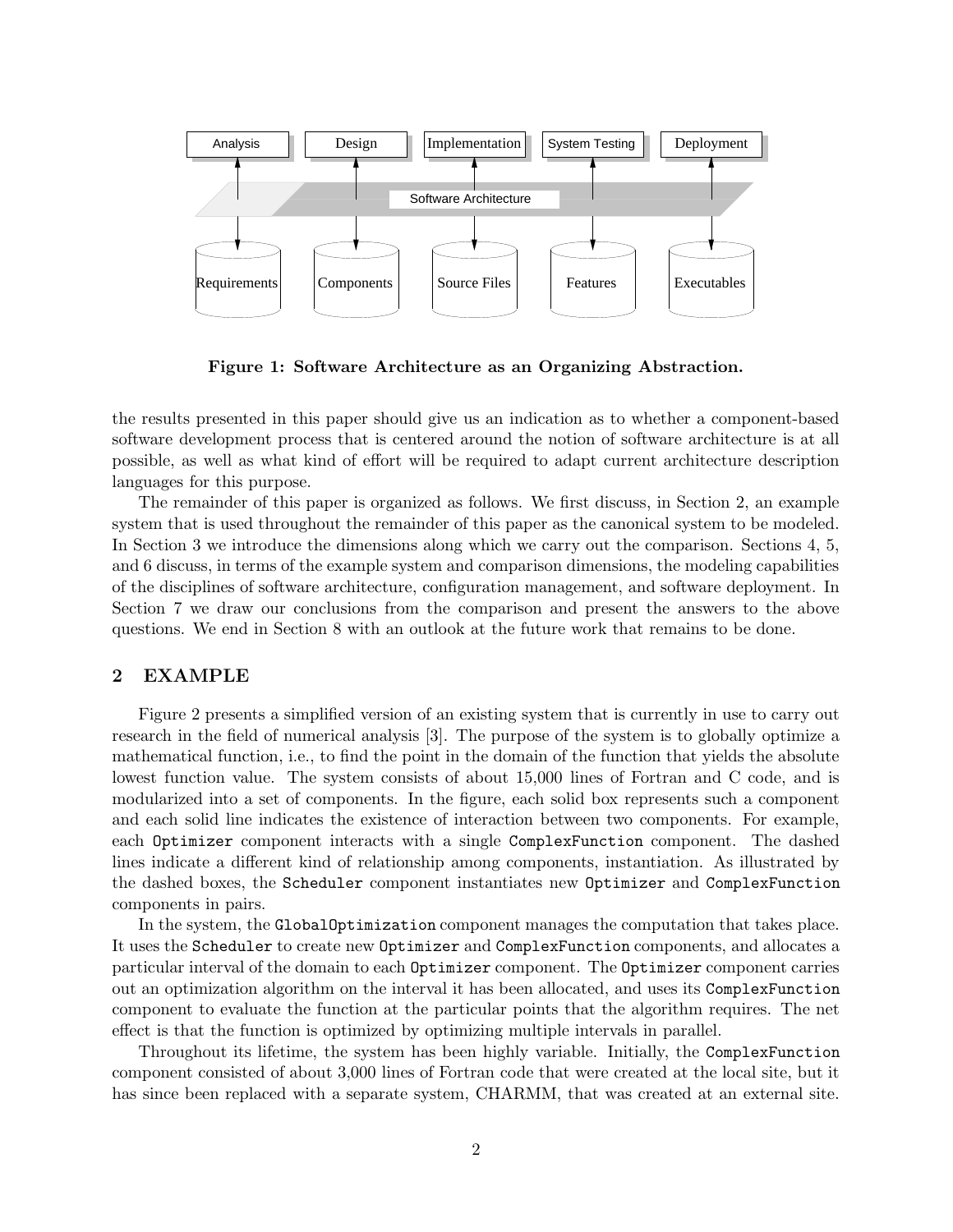

Figure 2: Example System.

Also, alternative Optimization components exist that each exhibit unique characteristics with respect to the encapsulated optimization algorithm; some are fast but produce less precise results, whereas others are slow but very accurate. Finally, new versions of the GlobalOptimization component are created on a regular basis as new approaches are being tried to find better results.

# 3 COMPARISON DIMENSIONS

To compare the modeling capabilities that are provided by the discipline of software architecture to those that are required by the disciplines of configuration management and software deployment, we need a set of comparison dimensions. As the source of this set, we introduce the notion of a system model, which is an abstraction that describes the structure of a system in terms of its components and the relationships among them. All three disciplines employ the notion of a system model. In software architecture, system models are created that capture the design of systems, whereas in configuration management and software deployment system models are created to drive the respective configuration and deployment activities. It is from these existing system models that we draw our comparison dimensions.

The dimensions that we have chosen are practical in nature; we focus on expressive capabilities as opposed to more general requirements such as maintainability, reusability, and evolutionary support. In fact, such abstract capabilities are often a direct result of the use of the more expressive capabilities we selected. The following dimensions are used in our comparison.

- Composition. What modeling facilities are available to model a system as a set of interconnected components?
- Consistency. What modeling facilities are available to enforce consistency when components are combined to form a system?
- Construction. What modeling facilities are available to support the construction of an executable system out of its components?
- Versioning. What modeling facilities are available to model the existence of, and relationships among, multiple versions of components?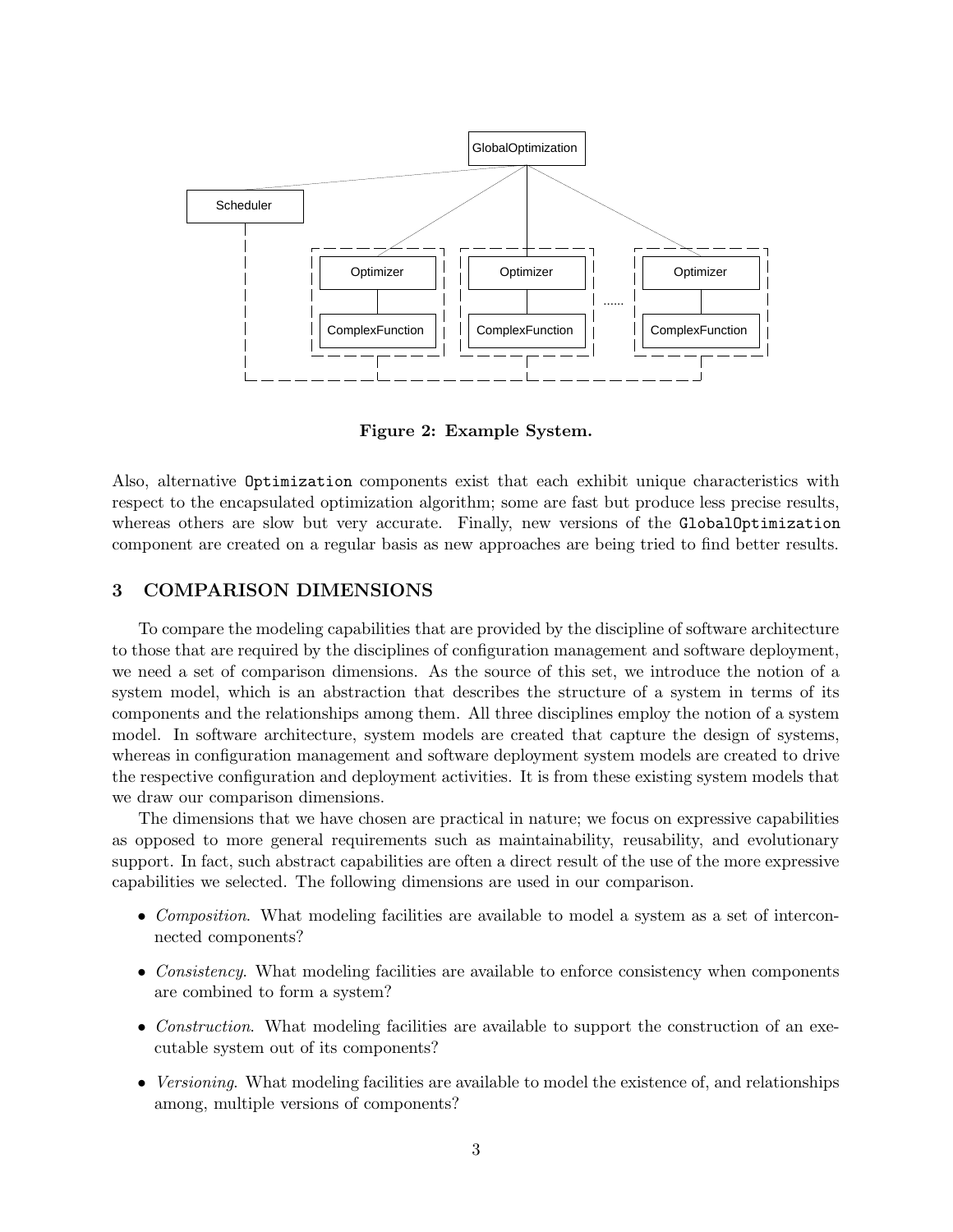|              | Software                | Configuration           | Software         |
|--------------|-------------------------|-------------------------|------------------|
|              | Architecture            | Management              | Deployment       |
| Composition  | $\bullet\bullet\bullet$ |                         |                  |
| Consistency  | $\bullet\bullet\bullet$ | $\bullet\bullet$        |                  |
| Construction |                         | $\bullet\bullet\bullet$ |                  |
| Versioning   |                         | $\bullet\bullet\bullet$ | $\bullet\bullet$ |
| Selection    |                         |                         |                  |
| Dynamism     |                         |                         |                  |

### Table 1: System Model Capability Comparison Matrix.

- Selection. What modeling facilities are available to support the selection of components from the set of available components?
- Dynamism. What modeling facilities are available to model the dynamic changes of a system once it has been deployed?

Below we use these dimensions to compare system models in each of the fields of software architecture, configuration management, and software deployment. It should be noted that we do not choose a single, representative system model of each discipline as the system model that is compared, but instead match capabilities from multiple system models against the dimensions listed above. Although it is therefore possible that no single system model supports all capabilities listed in the discussion of a discipline, this choice results in a more accurate overview of the contributions of a discipline.

As a guide to the rest of this section, Table 1 provides a summary of the discussion that follows. The table ranks the relative support that is provided by the various system models of a discipline for each of the comparison dimensions. The larger the number of bullets that is listed in a category, the better the support that is provided by the system models of a discipline for that particular capability. It should be noted, though, that the relative number of bullets for a comparison dimension does not necessarily imply that the functionality of one discipline subsumes the functionality of another; the presence of one bullet could indicate the availability of a particular modeling capability that is not provided by another discipline that is ranked with three bullets.

In the following sections we substantiate the chosen rankings by illustrating the system models that have been developed by each discipline and evaluating their support for each of the comparison dimensions.

# 4 SOFTWARE ARCHITECTURE

System models in software architecture are captured in architecture description languages (ADLs). At the heart of all ADLs is the ability to model a system out of multiple components. In particular, ADLs partition a system into individual components, describe the behavior of each component, and model the interconnections among the components. Figure 3 illustrates this focus of ADLs with an example architecture that is modeled in the Rapide [17] architecture description language. Shown are two components of the example system discussed in Section 2, a component that evaluates the function at a particular point in its domain, ComplexFunction, and a component that performs an optimization algorithm, Optimizer. Each component is modeled with an interface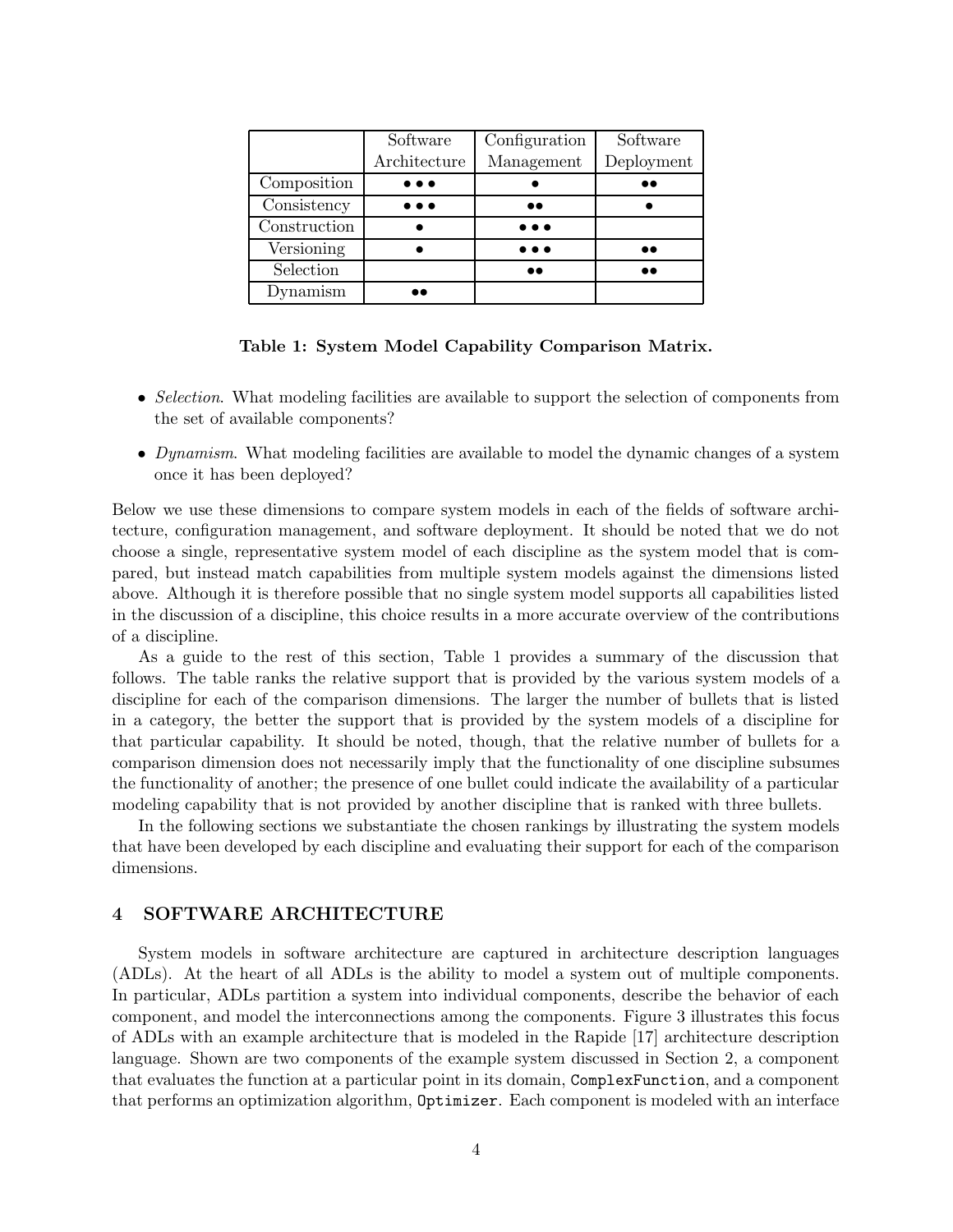that specifies both the functionality that is provided by the component and the functionality that is expected to be provided by the other components. In Rapide, these functionalities are specified with events. For example, the ComplexFunction component is capable of receiving a Compute event and producing a Result event.

At the architectural level, the components are connected by binding the provided functionality of one component to the required functionality of another component. In our example, the required Evaluate functionality of the Optimizer component is attached to the Compute functionality provided by the ComplexFunction component. This implies that when the Optimizer component generates an Evaluate event, it is received as a Compute event by the ComplexFunction component. Such explicit modeling of the interconnections among components is one of the distinguishing characteristics of ADLs as compared to other system modeling languages.

Another unique aspect of ADLs is their ability to model the interaction behavior of a component. In Rapide, this is done by specifying the relationships among the events that a component receives and the events that it produces. The behavior of the ComplexFunction component, for example, is one where each Compute event that is received results in a single Result event that is produced. Understanding the interaction behavior of a component is an important capability for ADLs. Combined with the architecture-level connections among components, the specification of the interaction behavior of all components results in a completely specified system on which important analyses can be carried out. For example, the Rapide tool set contains tools that simulate an architecture to uncover such architectural faults as deadlock [16].

We now turn our attention to the comparison dimensions that we described in Section 3 and the rankings given to software architecture in Table 1. From the discussion of the Rapide example, it should be clear that Rapide is focused on the composition dimension. This focus is shared by other ADLs, which is illustrated by a recent survey of existing ADLs [20]. The survey uses several key characteristics of components, connectors,<sup>2</sup> and configurations as its comparison dimensions. The characteristics chosen by the survey, such as *interface*, type, and *constraint*, are all directly geared towards the composition of a system out of its components, and demonstrate the belief of the architecture community that these characteristics are the important ones for system modeling. Further proof of the importance of composition in ADLs is presented by ACME [11], an architecture description language that has been proposed to unify existing ADLs. ACME is centered around the notion of components, connectors, and configurations, which are all system modeling constructs that are used to model the composition of a system.

Consistency is enforced by most ADLs through their strong support for composition. Because components and connections are typed, type checking at system composition time ensures a certain level of consistency. A stronger, behavioral type of consistency is achieved by Wright [1] and CHAM [6]. Both ADLs formally define architectures. Inconsistencies in an architecture are uncovered by carrying out analyses on its formal definition. Architectural mismatches, such as competing threads of control, have been uncovered this way in, for example, CHAM.

The support for the other comparison dimensions besides composition and consistency is rather limited in current ADLs. Version control and the selection of components that constitute a configuration mostly have to be carried out by hand without any guidance from an architectural system model. UniCon [24] is an exception. Although it does not allow for versions of the actual compositional constructs (such as, for example, components, interfaces, or types), its system model does support variant implementations of components.

Construction has received some attention from the architecture community. One approach,

<sup>2</sup>A connector is a formalized notion of a connection that has its own language constructs in some ADLs.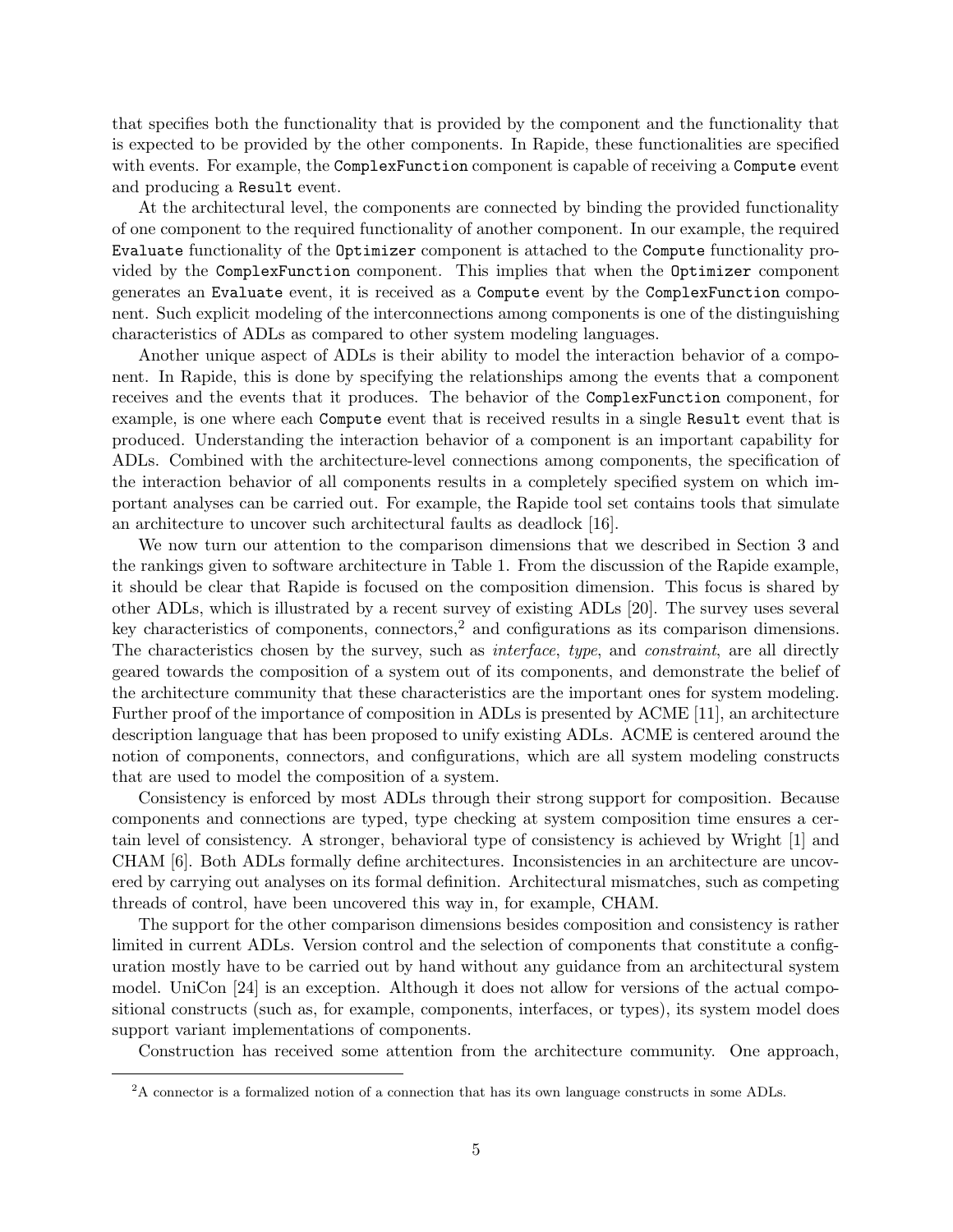```
type ComplexFunction is interface
action in Compute(Point: Float);
       out Result(Value: Float);
behavior
   NewValue : var Float;
begin
   (?x in Float) Compute(?x) => Result($NewValue);;
end ComplexFunction;
type Optimizer is interface
action in FuncValue(Value: Float);
       out Evaluate(Value: Float);
behavior
             : var Float := 100000.0;
   StartPoint : var Float := 0.0;
begin
   Start => Evaluate($StartPoint);;
   (?x in Float) FuncValue(?x) => ...
end Optimizer;
architecture GlobalOptimization() return root is
   O : Optimizer;
  F : ComplexFunction;
connect
   (?x in Float) 0.Evaluate(Yx) \implies F.Compute(Yx);(?y in Float) F.Result(?y) => 0.FuncValue(?y);
end GlobalOptimization;
```
Figure 3: Example of an Architectural System Model in Rapide.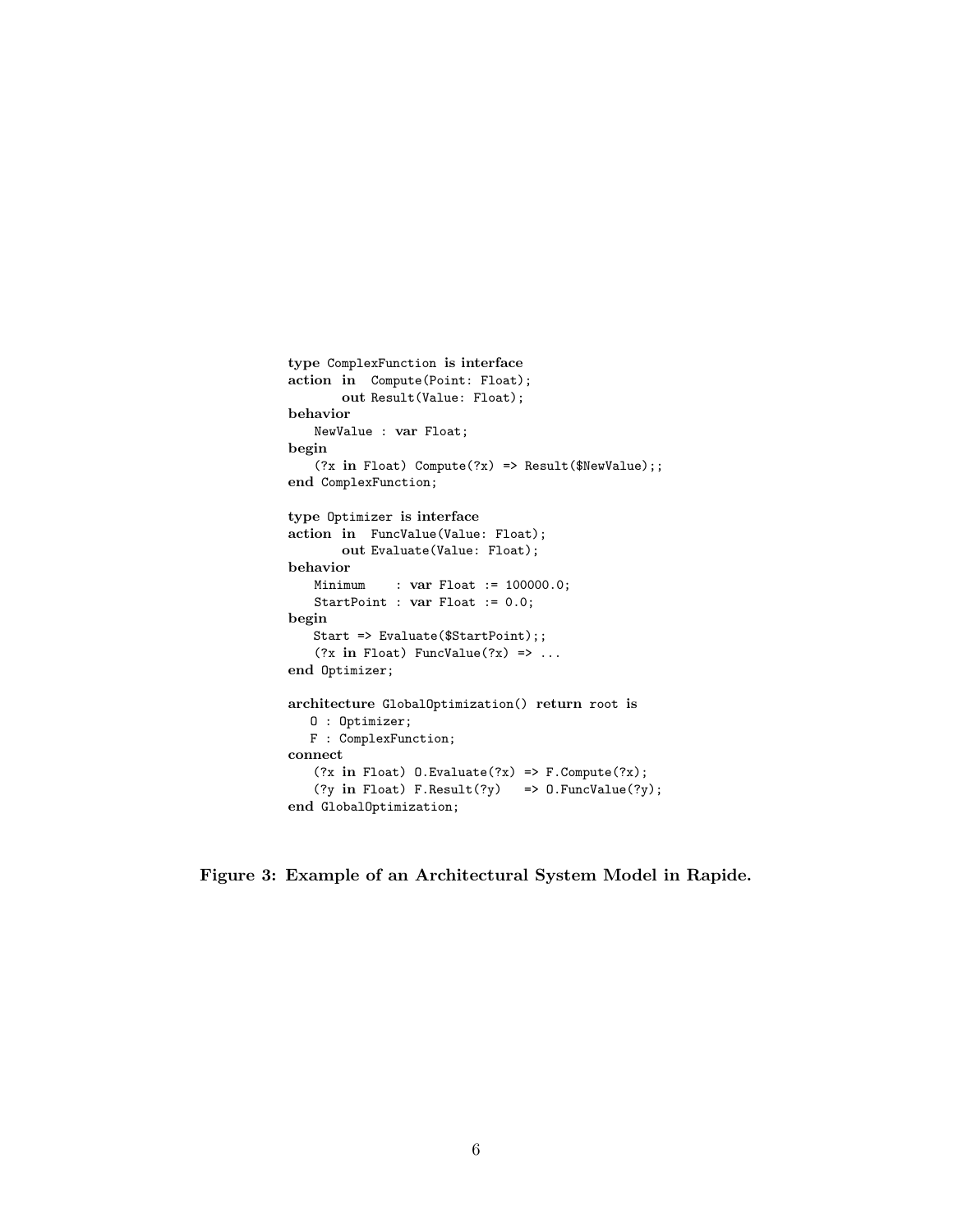GenVoca [2], is generative in nature: based on an architectural description, a system implementation is generated. Because this approach limits itself to domain-specific applications, it is very powerful. However, because of its domain specificity, it would be rather difficult to use it to support the generic purposes of configuration management and software deployment. The other approach, pioneered by UniCon, is based on the existence of a mapping between an architecture and its implementation. Currently, the mapping is limited because a single component is assumed to be implemented by a single source file.

Our last comparison dimension, dynamism, exists in two forms: external and internal. External dynamism is the ability to dynamically reconfigure a system through some external support environment. Internal dynamism, on the other hand, is the ability to create and destroy components from within the system model. Both external and internal dynamism are present in ADLs. Most notably, C2 supports external dynamism through its ArchShell [19] environment, whereas internal dynamism is supported by Rapide [17] and CHAM [14]. In either case, though, support is limited because the system model itself provides no constructs to support the architectural changes with guidelines and constraints. It is not possible, for example, to specify in the system model what particular topology needs to be maintained while an architecture is being modified. The graph grammar approach developed by Le Métayer  $[21]$  addresses this problem and provides a means for constraining the topology of a system. As an inherent part of a system architecture, a coordination component is modeled. Through the use of graph-checking algorithms, this coordination component controls the dynamic evolution of a system.

### 5 CONFIGURATION MANAGEMENT

In the past, a variety of system models have been devised in the configuration management discipline. Some of these focus on the construction of a system out of a set of individual source files [5, 10]. Others are concerned with the management of versions and configurations of source files [15, 18]. Only recently, the two have been combined into unified system models that not only address versioning and construction, but also raise the level of abstraction from source files to system-level components [9, 29].

To illustrate the strengths and weaknesses of a typical system model developed by the configuration management discipline, Figure 4 presents a revised version of our optimization example that is modeled in the PCL system modeling language [29]. Compared to the previous version in Figure 3, one additional component (or family in PCL terminology) has been introduced: the FastOptimizer component carries out an optimization in less time than the regular Optimizer component, but sacrifices precision to gain the time benefit. Modeling such variability and providing mechanisms to select an appropriate subset out of the available components are the central foci of system models in the configuration management discipline. In PCL, attributes are used to support the versioning and selection process. Attributes specify key characteristics of a component, and can be used in both a descriptive and a selective manner. In our example, the attributes precision and complexity are used to precisely describe the difference between the FastOptimizer and Optimizer components. These attributes have no further influence on the actual composition of the system. The attribute fast, on the other hand, is used as a selection criterion between the FastOptimizer and Optimizer components. Depending on its value, the parts that constitute the GlobalOptimization component differ. Modeled here is the version fast-version of our system, for which the attribute fast is selected to be true. Consequently, the FastOptimizer and ComplexFunction components are selected by the GlobalOptimization component to be included in the system.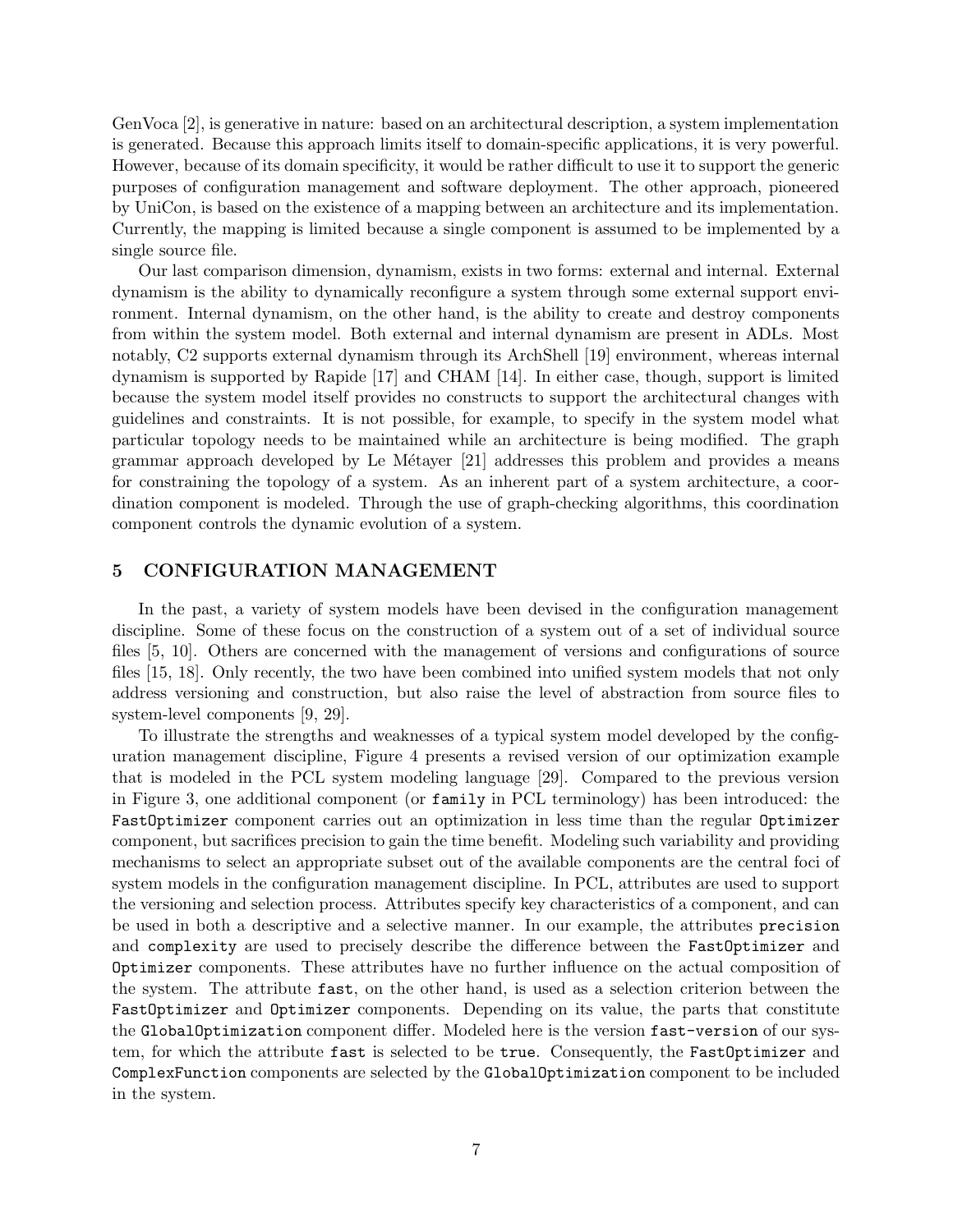```
family ComplexFunction
   ...
end
family FastOptimizer
   attributes
      precision : string = (0.01);
      complexity : string = ''n squared'';
   end
   physical
       fastoptimizer => (''fast.c'', ''optimizer.h'');
   end
end
family Optimizer
   attributes
      precision : string = (0.00001);
      complexity : string = ''n cubed'';
   end
   physical
       optimizer => (''precise.c'', ''optimizer.h'');
   end
end
family GlobalOptimization
   attributes
      created-by : string = ''Andre van der Hoek'';
      created : string = (97/11/06);
      fast : boolean default false;
   end
   parts
       O => if fast then FastOptimizer
                   else Optimizer
           endif;
       F => ComplexFunction;
   end
   physical
       main => (''main.c'');
       exe => ''calc.exe'' classifications
                            status := standard.derived;
                            end;
   end
end
version fast-version of GlobalOptimization
   attributes
     fast := true;end
end
```
Figure 4: Example of a Configuration Management System Model in PCL.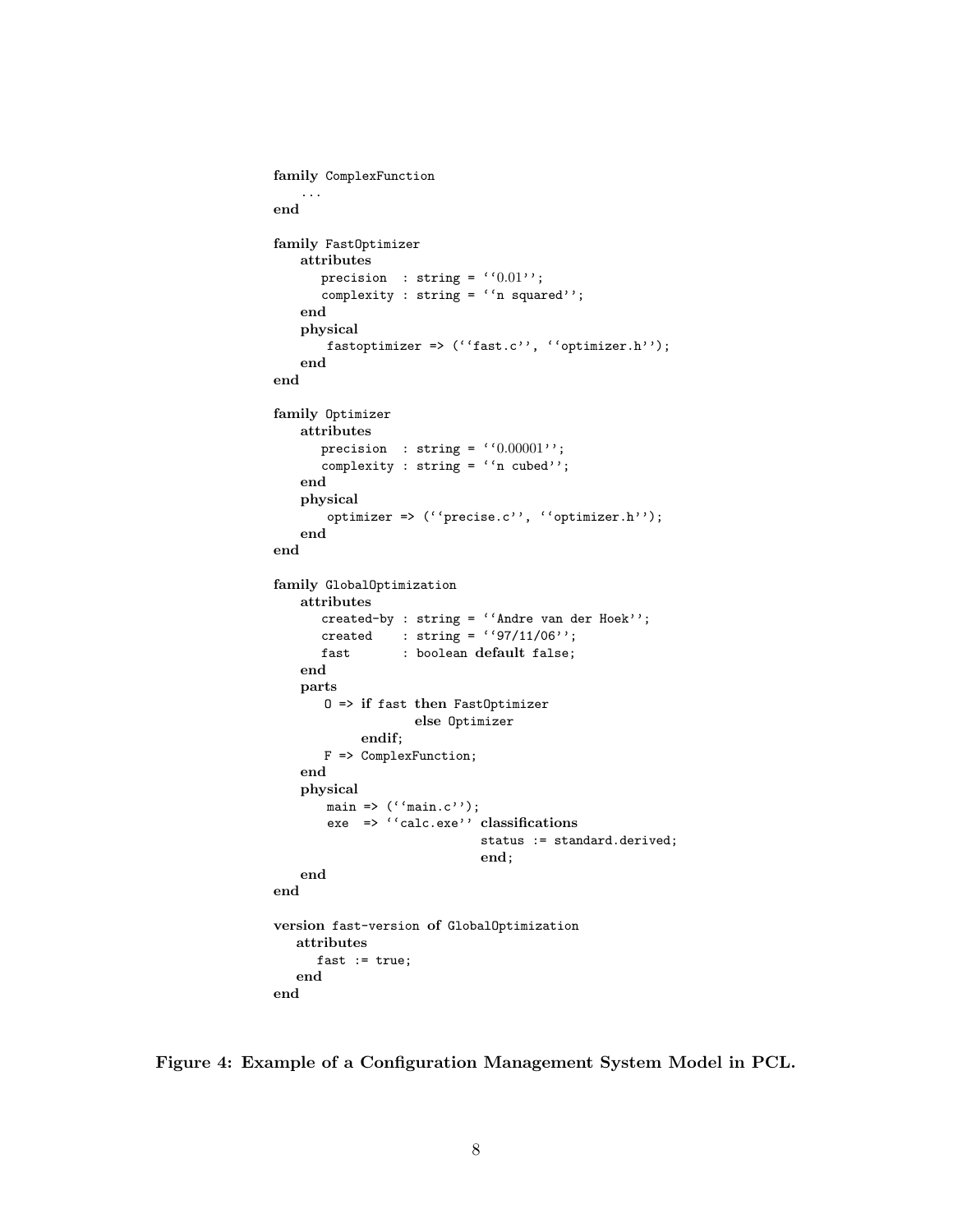Not only does Figure 4 illustrate the versioning and selection capabilities of PCL, it also demonstrates the integrated support for the construction of an executable system. To this extent, a mapping is maintained within a PCL system model between its components and their implementation. The FastOptimizer component, for example, is implemented by the files fast.c and optimizer.h. The selection rules are used to determine the set of source files that are needed to construct a particular system version, and the executable system is compiled from this set of source files.<sup>3</sup>

To evaluate the capabilities of the system models that have been developed by the discipline of configuration management, we now extend the discussion to include other system models besides PCL. Typical in all these system models is the rather limited support for the first two comparison dimensions, composition and consistency. Although the hierarchical composition of a component out of multiple parts is supported by most system models, it is only one of the capabilities that is needed. Two key concepts that are missing are explicitly modeled connections and behavioral specifications.

Consistency is only guaranteed for frozen configurations, i.e., versions of systems that have been deemed correct by a user and are permanently labeled as non-modifiable. However, when arbitrary components are selected to be combined in a new configuration, potential inconsistencies are not revealed by the information that is modeled. The typing mechanism of Adele [9] and the interface specifications introduced by Perry [23] provide some improvement, but behavioral consistency cannot be achieved since both are static in nature.

The next three comparison dimensions, construction, versioning, and selection, are at the heart of configuration management. Advanced techniques and modeling capabilities have been developed over the years [7] of which the example has highlighted the essential contributions. However, two additional concepts deserve special mention.

- *Variants and revisions.* Our example contains two versions of an optimization algorithm: the Optimizer component and the FastOptimizer component. Although different, these components provide the same functionality and they are therefore termed variants. A different relationship exists when a new version of a component represents a change over time. If, for example, a new version of the FastOptimizer component is developed that fixes a problem in the existing version, the new version would be called a revision of the existing one. Both the variant and revision relationship are explicitly modeled; typically, the variants and revisions of a component are organized in a version tree.
- *Change sets.* A rather different approach to modeling system configurations is the change-set approach [25]. As opposed to managing versions of components, change sets model changes as first-class entities. Changes can be simple modifications to a single component, but can also be complex modifications having a system-wide impact. Using change sets, a particular system configuration is selected as a baseline and a set of desired changes. The desired system is then constructed by applying the changes to the baseline. Although the change-set approach is elegant and easily understood by its users, it has the problem that it depends on merging, which makes it inherently inconsistent.

The last comparison dimension, dynamism, has not been addressed by the configuration management community as of yet. None of the system models are capable of modeling internal dy-

<sup>&</sup>lt;sup>3</sup>PCL includes a set of standard, extensible derivation rules that are part of its system modeling capabilities. For brevity, these rules are not presented here.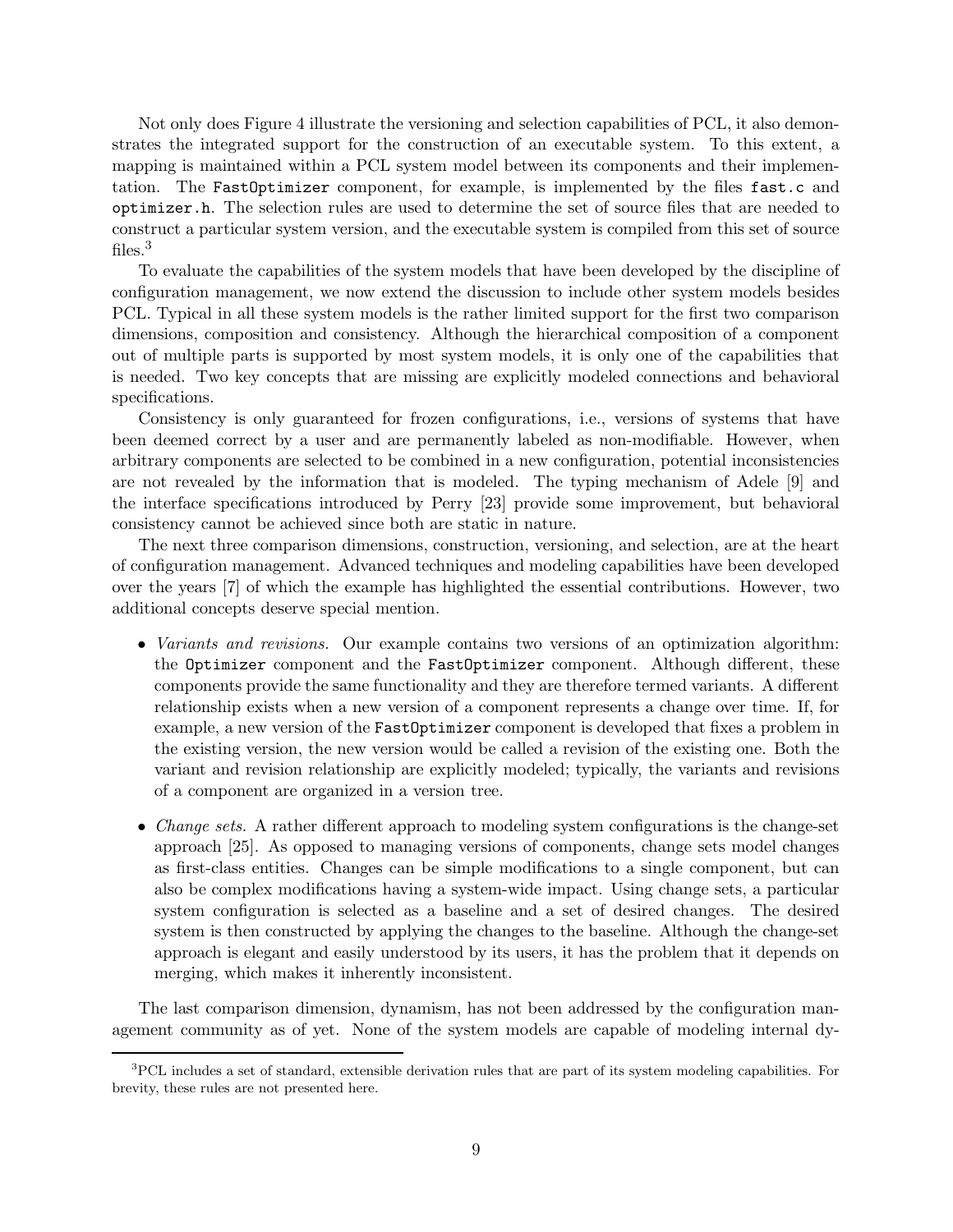namism, nor do they provide support for external dynamism; the system models that have been developed are all static in nature.

# 6 SOFTWARE DEPLOYMENT

In contrast to the disciplines of software architecture and configuration management, systems models in the field of software deployment tend to be declarative in nature; a schema is used to describe deployment information about a software system [8, 13, 27]. Based on the information in the schema, activities such as release, install, configure, update, and deinstall are supported by a deployment tool.

One of the more advanced system models that has been developed to support software deployment is incorporated in the Software Dock framework [12]. Figure 5 illustrates a part of our global optimization example as it would be described in a Software Dock schema. Modeled are two components, the Optimizer component and the ComplexFunction component.

The description of the global optimization system is partitioned into five sections, namely its properties, its composition, its assertions, its dependencies, and its constituting artifacts.<sup>4</sup> In the first part of the description, system properties are declared. In particular, we model the abstract components, Optimizer and ComplexFunction, as well as the specific instances of these components, namely Fast, Precise, CHARMM, and OurOwnFunction, as properties. Additionally, the version of the overall system is defined to be a property. The values of all these properties are not specified in this section. Instead, they are resolved when a deployment activity attempts to satisfy the constraints stated in the remainder of the specification with the user preferences that it takes as input.

The second part, which describes the composition of the global optimization system out of its components, demonstrates the use of constraints. In the first two rules, it is stated that the global optimization system has two parts to be deployed, namely the Optimizer and ComplexFunction components. The next two rules specify that, although each of these abstract parts is instantiated by two variant implementations, only one variant of each can be deployed at the time. The last two rules indicate some constraints between properties; the Fast component is not compatible with the CHARMM component, and the CHARMM component can only be deployed to the Solaris operating system.

In the next two parts, requirements for the system to be properly deployed are specified. Assertions state requirements that simply have to be true and can only be verified (e.g., the operating system has to be Solaris or SGI-MIPS). Dependencies, on the other hand, specify requirements that can be resolved. In particular, the dependency that is specified states that if the CHARMM component is to be part of the system, but its version 4.5 is not installed yet, this version can obtained by activating the deployment process at the given URL.

The final part of the specification is the target of the selection process that is governed by the rules and properties in the previous four sections. It provides a mapping from the abstract properties to the artifacts that actually constitute the system. Depending on the desired version of the global optimization system, on the target operating system, and on the target hardware platform, different executables—each stemming from a different source location at the producer site—are deployed to a target directory at the consumer site.

Abstracting away from the specifics of the Software Dock schema, we now evaluate the capa-

<sup>&</sup>lt;sup>4</sup>In reality, a sixth part is used to describe the specifics of deployment activities that are not conform the standard processes supported. For brevity, this part is omitted from the discussion.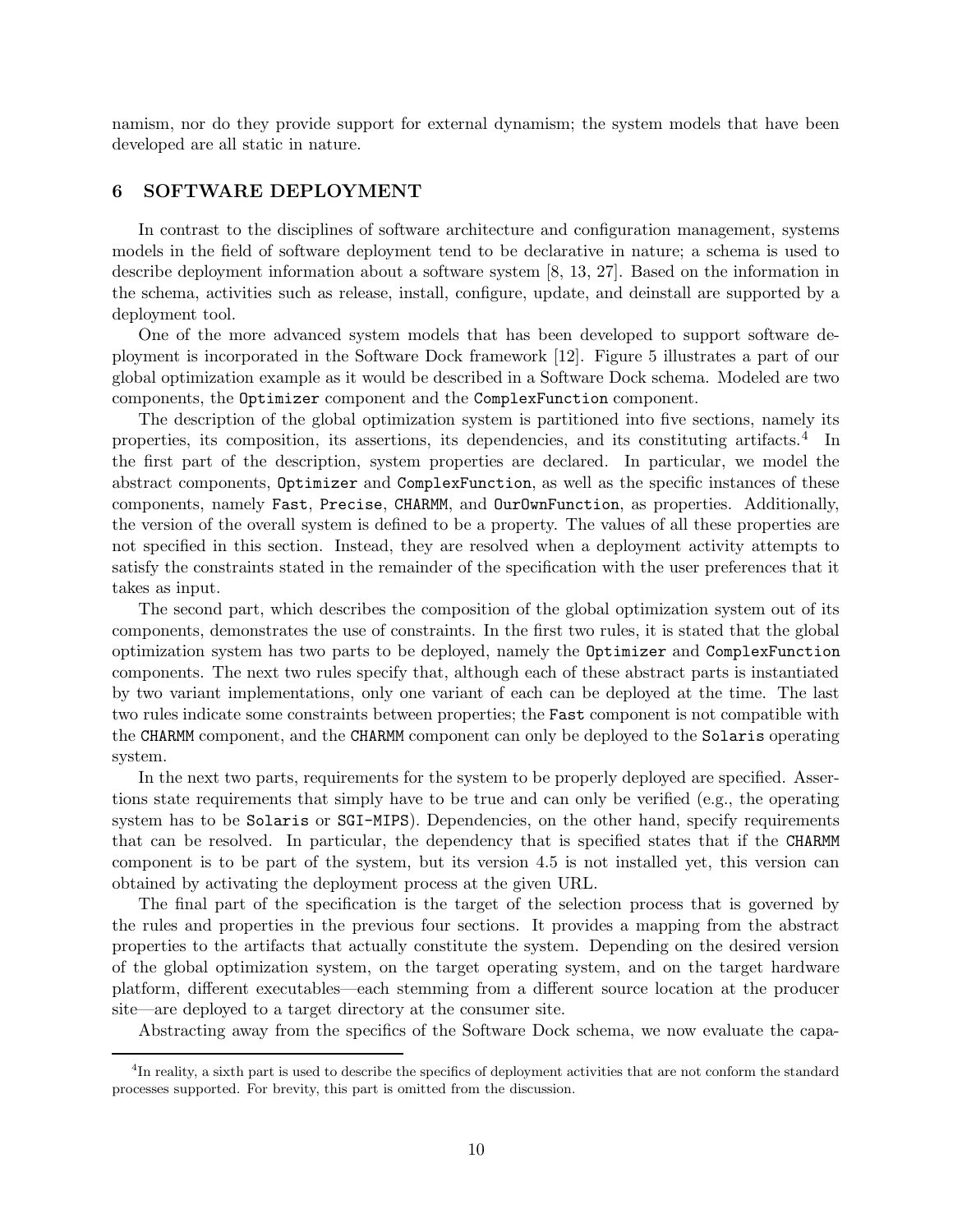### RegFamily:

GlobalOptimization

#### RegId:

Name: GlobalOptimization Producer: University of Colorado

### Properties:

- P1: Optimizer[boolean]
- P2: Fast[boolean]
- P3: Precise[boolean]
- P4: ComplexFunction[boolean]
- P5: CHARMM[boolean]
- P6: OurOwnFunction[boolean]
- P7: Version[string]

#### Composition:

- C1: true includes Optimizer
- C2: true includes ComplexFunction
- C3: Optimizer oneof(Fast, Precise)
- C4: ComplexFunction oneof(CHARMM, OurOwnFunction)
- C5: Fast excludes CHARMM
- C6: (OS != "Solaris") excludes CHARMM

#### Assertions:

- A1: (Arch == "sparc") || (Arch == "i86pc") A2: (OS == "Solaris") || (OS == "SGI-MIPS")
- A3: (OS == "SGI-MIPS") => (Memory >= 24)
- A4: (OS == "Solaris") => (Memory >= 48)

#### Dependencies:

D1: (CHARMM && !installed("CHARMM", 4.5)) solve("http://www.charmm.com/dist/agent")

### Artifacts:

```
A1: (Version == "1.0") => A1.1, A1.2, A1.3
A1.1: (Arch == "sparc" & OS == "Solaris") =>
         /v1.0/sparc/go -> ./bin
A1.2:(Arch == "i86pc" && OS == "Solaris") =>
         /v1.0/i86pc/go -> ./bin
A1.3: (Arch == "i86pc" &0S == "SGI-MIPS") =>
        /v1.0/sgi/go.exe -> ./sgi-bin
A2: (Version == "1.2") => A2.1, A2.2, A2.3
A2.1: (Arch == "sparc" & OS == "Solaris") =>
         /v1.2/sparc/go1.2 -> ./bin
A2.2:(Arch == "i86pc" && OS == "Solaris") =>
         /v1.2/i86pc/go1.2 -> ./bin
A2.3:(Arch == "i86pc" && OS == "SGI-MIPS") =>
         /v1.2/sgi/go1.2.exe -> ./sgi-bin
A3: (Fast) => fast.lib -> ./lib
A4: (Precise) => precise.lib -> ./lib
A5: (OurOwnFunction) => eval.lib -> ./lib
```
Figure 5: Example of a Software Deployment System Model in the Software Dock.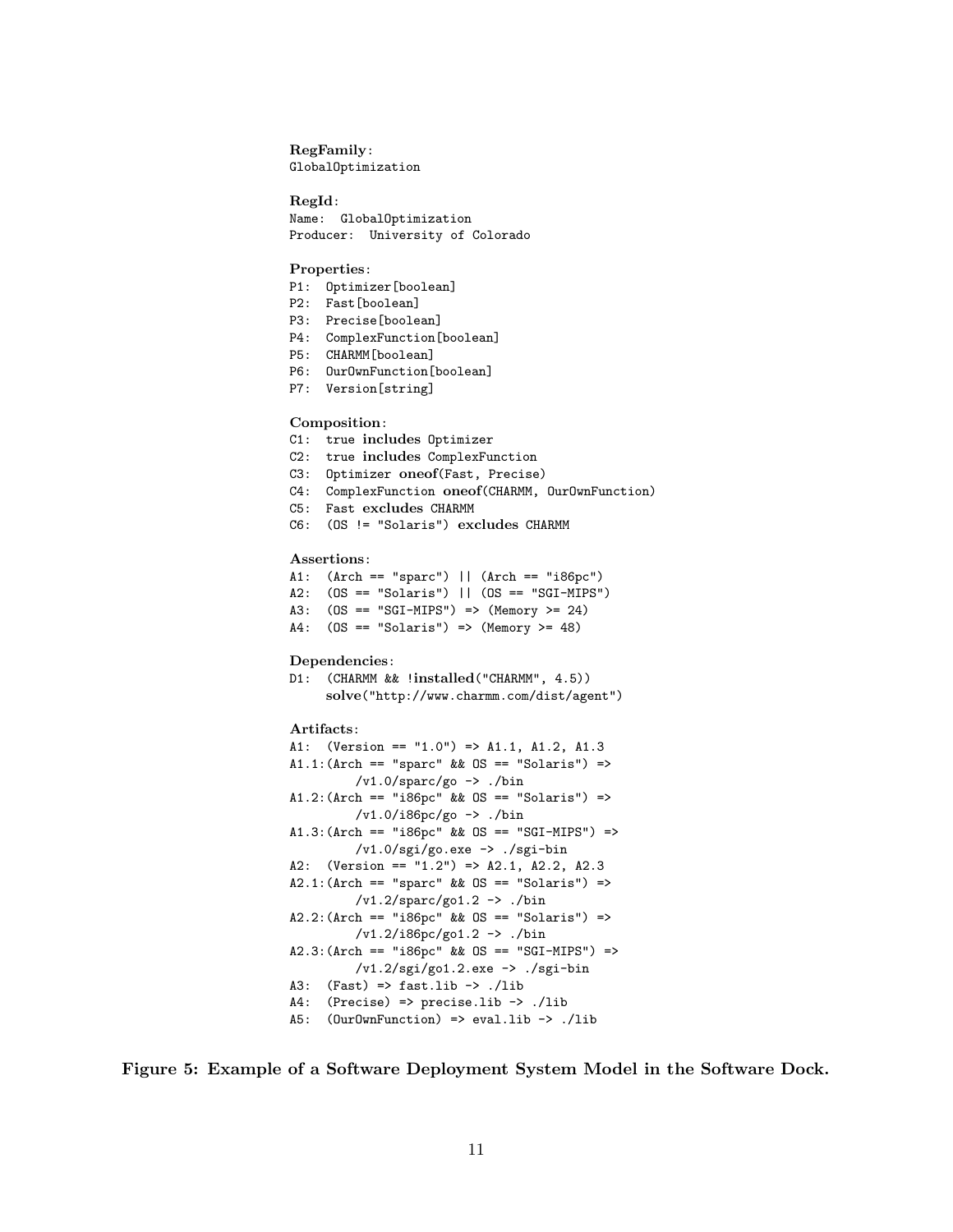bilities of system models in the field of software deployment against the comparison dimensions listed in Section 3. A characteristic of all these system models is a focus on composition. Although the explicit modeling of connections and behavioral specifications is lacking, other compositional constructs are unique to the discipline of software deployment. In particular, it is possible to model a system out of multiple systems, possibly located at multiple geographical sites [28]. Another important feature is the the optionality of components. Instead of modeling a system as a single monolithic entity, it is possible for the system to be described as a set of core components and a number of optional components that may or may not be included when the system is deployed.

Similar to the discipline of configuration management, consistency in the field of software deployment is only supported via frozen configurations. If arbitrary components are selected to be jointly deployed, no mechanism is in place to verify the consistency of the overall system.

Construction of a system is not supported at all. The system models assume an approach in which binaries are shipped from a producer to a consumer site. Consequently, no constructs are available to model the building of a system out of its sources.

Versioning and selection are at the center of software deployment. Specific versions of components are selected to be deployed out of the pool of available versions. As compared to configuration management, the modeling capabilities are rather similar. The only difference is that software deployment does not have an explicit notion of a change set in its modeling capabilities. Although sophisticated delta mechanisms are available for efficient software updates [22], these mechanisms lack the expressiveness of change sets.

Support for the final dimension, dynamism, is not available in current software deployment systems. Despite the fact that it has been recognized as a problem and is an integral part of the software deployment life cycle [30], no solutions have been devised as of yet.

# 7 LESSONS TO BE LEARNED

Based on the comparison carried out in the previous three sections, we now attempt to answer the questions posed in the introduction. We first answer the question of whether architecture could be used as an organizing abstraction for configuration management and software deployment activities, and then present some requirements for extensions to software architecture that we believe are needed to make the approach a success.

### 7.1 Software Architecture as an Abstraction

The first question posed was whether software architecture can be used as an organizing abstraction for activities in the software life cycle, and if so, what some of the benefits that arise would be. For the specific cases of configuration management and software deployment, we offer the following observations.

- The use of software architecture would support the development of new capabilities. Both the discipline of configuration management and the discipline of software deployment would benefit from the provided modeling capabilities for connections and interaction behaviors. Connections can be used to reduce architectural erosion, whereas interaction behaviors can be used to verify the consistency of selections of components [31]. Both of these are important capabilities that are currently not available.
- The use of software architecture would reduce the context switch between configuration management and software deployment. Currently, once a system has been developed and needs to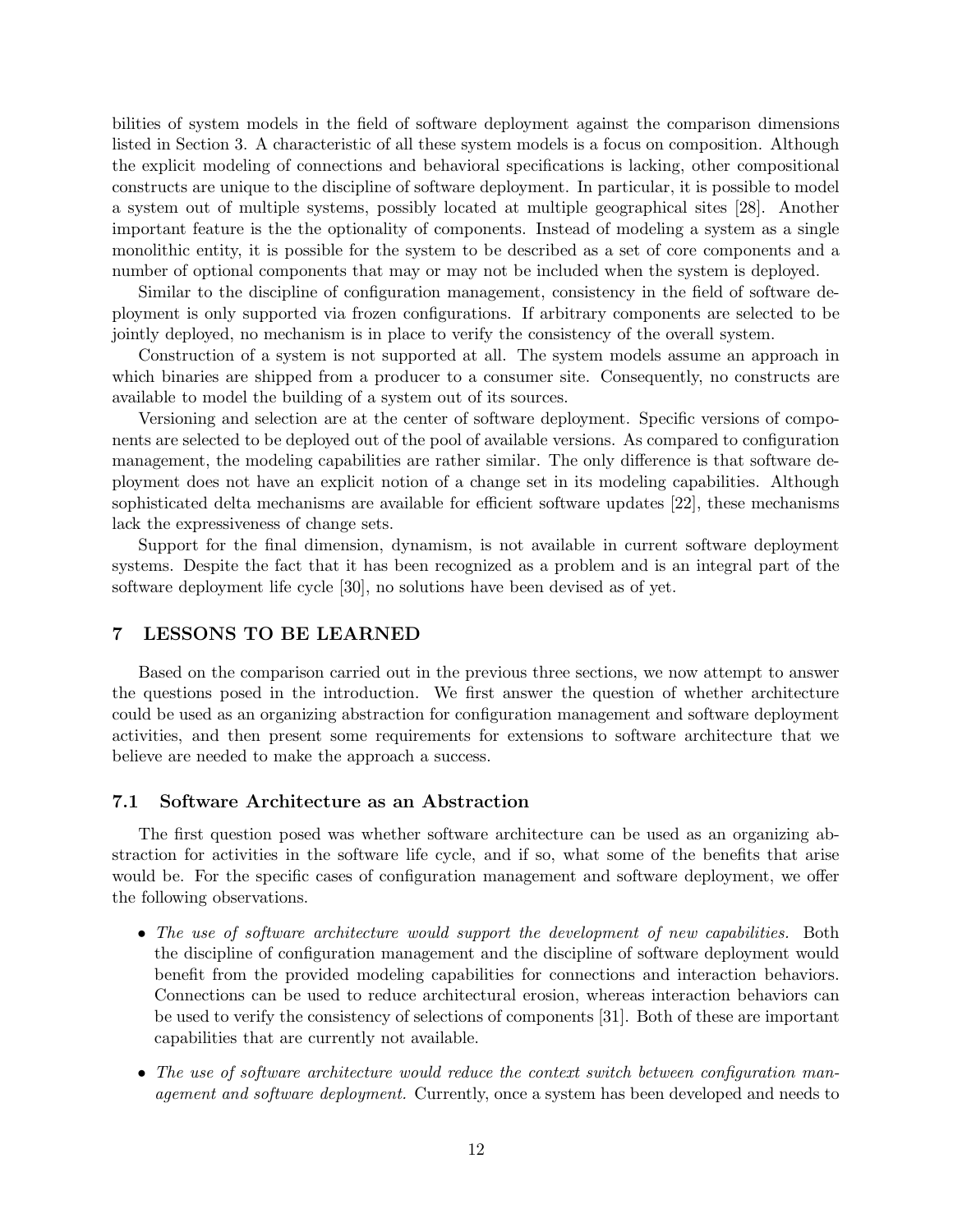be deployed, a complete new system model has to be devised. This system model has to be created in a new modeling language that uses different modeling constructs. As a result, the context switch between configuration management and software deployment is rather large. If, instead, software architecture was used as an organizing abstraction for both activities, the context switch would be reduced because both activities would operate within a common abstraction.

• The use of software architecture would reduce modeling effort. At present, a system is modeled three times, once as an architectural model, once as a configuration management model, and once as a software deployment schema. Consequently, some capabilities, such as, for example, composition, that are needed in all three models have to be modeled three times. If software architecture would be used as an organizing abstraction, this redundancy would disappear because the common objects in the configuration management and software deployment system models can be automatically generated from the software architecture.

Based on these observations, there certainly is a desire to use software architecture as a common abstraction. With respect to the feasibility of this, we believe the answer is also positive. As we can see from Table 1, the modeling constructs provided by software architecture complement the ones provided by the other disciplines. Moreover, as we can see from the previous sections, common constructs, such as components, interfaces, and configurations, serve the same role in each discipline and can therefore be subsumed by the constructs provided by architecture description languages.

# 7.2 Extending Software Architecture

The second question to answer is whether software architecture by itself is sufficient to serve as the abstraction. To this question, our answer is negative. For the approach to be a success, software architecture needs to be enhanced with the following two modeling capabilities.

- Versioning and selection. Versioning and selection should be added to the abstraction for a variety of reasons. First, although an architecture is meant to be relatively stable, it does evolve as a system evolves. Second, different variants of a system could require different architectures. Finally, as we saw in the examples, the activities of configuration management and software deployment both require a system model that incorporates versioning and selection. For all of these, the versioning and selection capabilities that are needed are based on the same principles. Moreover, they all version and select the same construct, namely components. Therefore, it is desirable to put a single versioning and selection mechanism in the abstraction.
- Optionality. The ADLs developed to date all assume that a single software architecture exists that describes the components that are present in a single system configuration. As we have seen in the software deployment example, this assumption is not necessarily always true. Systems exist in which multiple configurations all adhere to the same architecture, but in which different sets of optional components are present beyond the set of core components. This optionality should be added to the abstraction because it is a property that needs to be managed in each of the areas of software architecture, configuration management, and software deployment.

If these two capabilities were to be added to software architecture and the resulting abstraction would be used to support activities in the software life cycle, it is our belief that this abstraction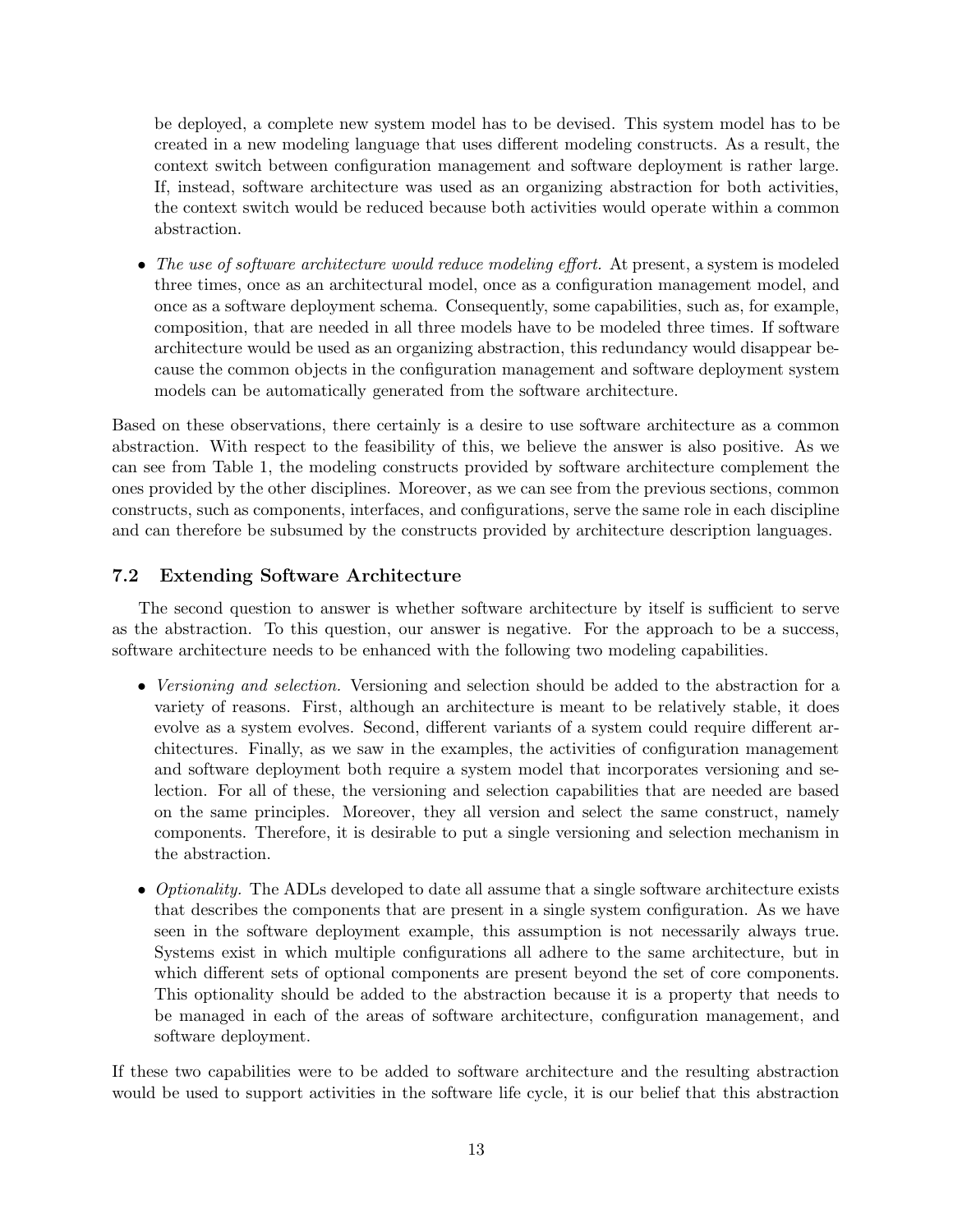is rather complete and that the specific modeling capabilities needed for each activity reduce to rather simple extensions to the central abstraction. The configuration management and software deployment activities provide two examples of this. The extra modeling required in the configuration management discipline would reduce to the modeling of the build process, whereas the extra modeling needed in the software deployment discipline would reduce to the modeling of the constraints among component as well as the modeling of the source and destination locations of the artifacts to be deployed.

# 8 CONCLUSIONS

In this paper we have started to investigate how software architecture could serve as a basis for a component-based software development process. In particular, we have concluded that software architecture, extended with versioning and optionality, can and should be used as an organizing abstraction that supports configuration management and software deployment. We believe that this conclusion extends to other activities in the software life cycle, which is already demonstrated by initial work in architectural-based testing [26].

To realize this vision, much work remains to be done and difficult problems remain to be solved. We name:

- Creating new ADLs that incorporate modeling capabilities for versioning and optionality.
- Implementing new configuration management and software deployment environments that are centered around software architecture.
- Mapping architectural components to source files and executables.

Each one of these represents a complex problem that will require a significant amount of research. As such, this paper raises more questions than that it answers. However, it does answer one important question with respect to the candidacy of software architecture as an organizing abstraction for activities in the software life cycle. We believe that architecture provides the right modeling capabilities to be this abstraction, and strongly advocate it be taken out of its focus on high-level design and into a focus that centers around its role as a key element in a component-based software development process.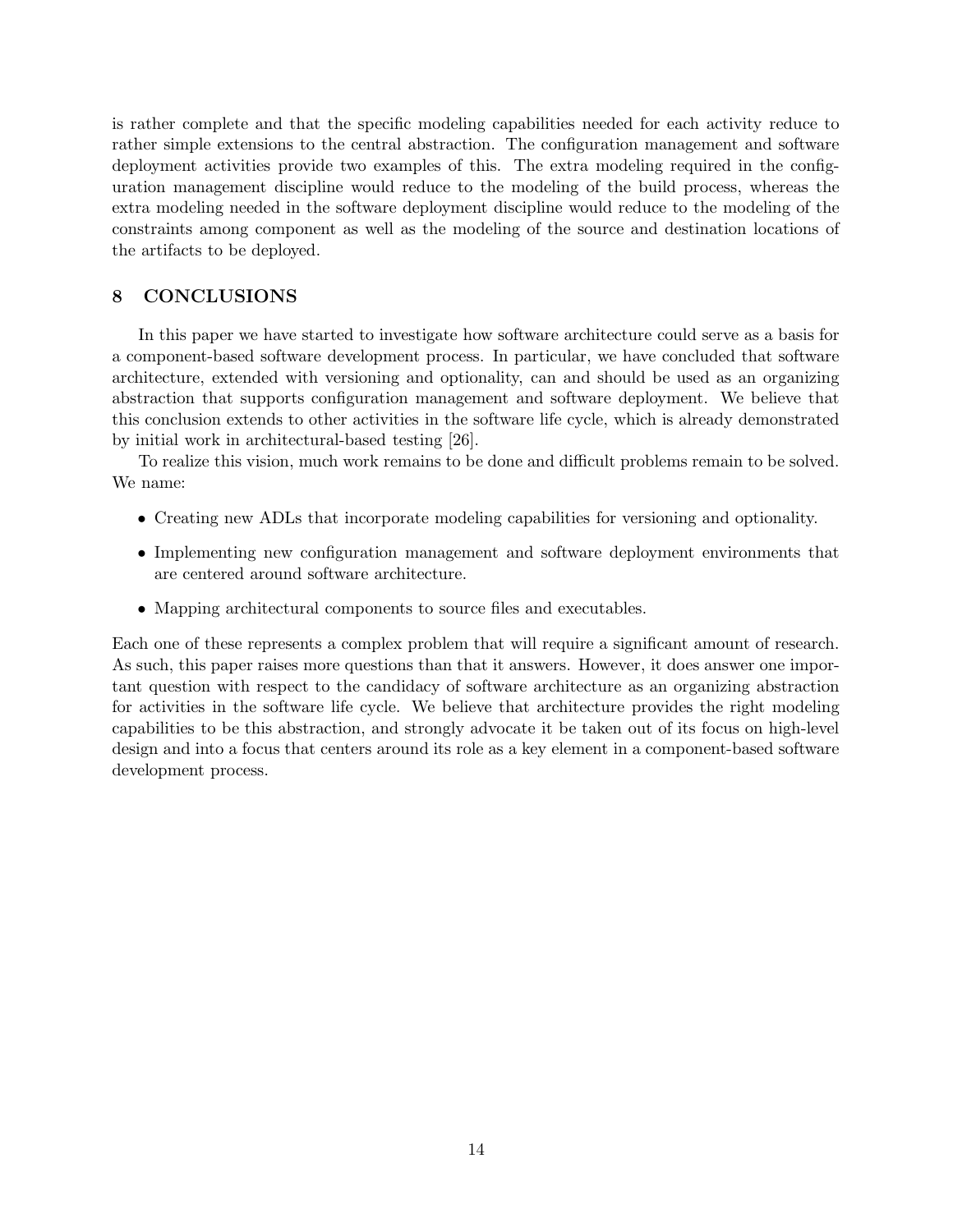### REFERENCES

- [1] R. Allen and D. Garlan. A Formal Basis for Architectural Connection. ACM Transactions on Software Engineering and Methodology, 6(3):213–249, July 1997.
- [2] D. Batory and B.J. Geraci. Composition Validation and Subjectivity in GenVoca Generators. IEEE Transactions on Software Engineering, 23(2):67–82, February 1997.
- [3] R.H. Byrd, E. Eskow, A. van der Hoek, R.B. Schnabel, and K.P.B. Oldenkamp. A Parallel Global Optimization Method for Solving Molecular Cluster and Polymer Conformation Problems. In Proceedings of the Seventh SIAM Conference on Parallel Processing for Scientific Computing, pages 72–77. SIAM, 1995.
- [4] S.C. Cheung, D Giannakopoulou, and J. Kramer. Verification of Liveness Properties Using Compositional Reachability Analysis. In Proceedings of the Sixth European Software Engineering Conference, number 1301 in Lecture Notes in Computer Science, pages 227–243, New York, New York, September 1997. Springer-Verlag.
- [5] G.M. Clemm. The Odin Specification Language. In Proceedings of the International Workshop on Software Versioning and Configuration Control, pages 144–158, 1988.
- [6] D. Compare, P. Inverardi, and A.L. Wolf. Uncovering Architectural Mismatch in Dynamic Behavior. Science of Computer Programming, 1999. To appear.
- [7] R. Conradi and B. Westfechtel. Version Models for Software Configuration Management. ACM Computing Surveys, 1998. To appear.
- [8] Desktop Management Task Force Inc. Desktop Management Interface Specification, March 1996.
- [9] J. Estublier and R. Casallas. The Adele Configuration Manager. In W. Tichy, editor, Configuration Management, number 2 in Trends in Software, pages 99–134. Wiley, London, Great Britain, 1994.
- [10] S.I. Feldman. MAKE A Program for Maintaining Computer Programs. Software—Practice and Experience, (9):252–265, April 1979.
- [11] D. Garlan, R. Monroe, and D. Wile. ACME: An Architecture Description Interchange Language. In Proceedings of CASCON '97. IBM Center for Advanced Studies, November 1997.
- [12] R.S. Hall, D.M. Heimbigner, A. van der Hoek, and A.L. Wolf. An Architecture for Post-Development Configuration Management in a Wide-Area Network. In Proceedings of the 1997 International Conference on Distributed Computing Systems, pages 269–278. IEEE Computer Society, May 1997.
- [13] R.S. Hall, D.M. Heimbigner, and A.L. Wolf. Requirements for Software Deployment Languages and Schema. In Proceedings of the Eighth International Symposium on System Configuration Management, Lecture Notes in Computer Science, New York, New York, 1998. Springer-Verlag.
- [14] P. Inverardi and A.L. Wolf. Formal Specification and Analysis of Software Architectures using the Chemical Abstract Machine Model. IEEE Transactions on Software Engineering, 21(4):373–386, April 1995.
- [15] D.B. Leblang, R.P. Chase, Jr., and H. Spilke. Increasing Productivity with a Parallel Configuration Manager. In Proceedings of the International Workshop on Software Versioning and Configuration Control, pages 144–158, 1988.
- [16] D.C. Luckham, J.J. Kenney, L.M. Augustin, J. Vera, D. Bryan, and W. Mann. Specification and Analysis of System Architecture Using Rapide. IEEE Transactions on Software Engineering, 21(4):336– 355, April 1995.
- [17] D.C. Luckham and J. Vera. An Event-Based Architecture Definition Language. IEEE Transactions on Software Engineering, 21(9):717–734, September 1995.